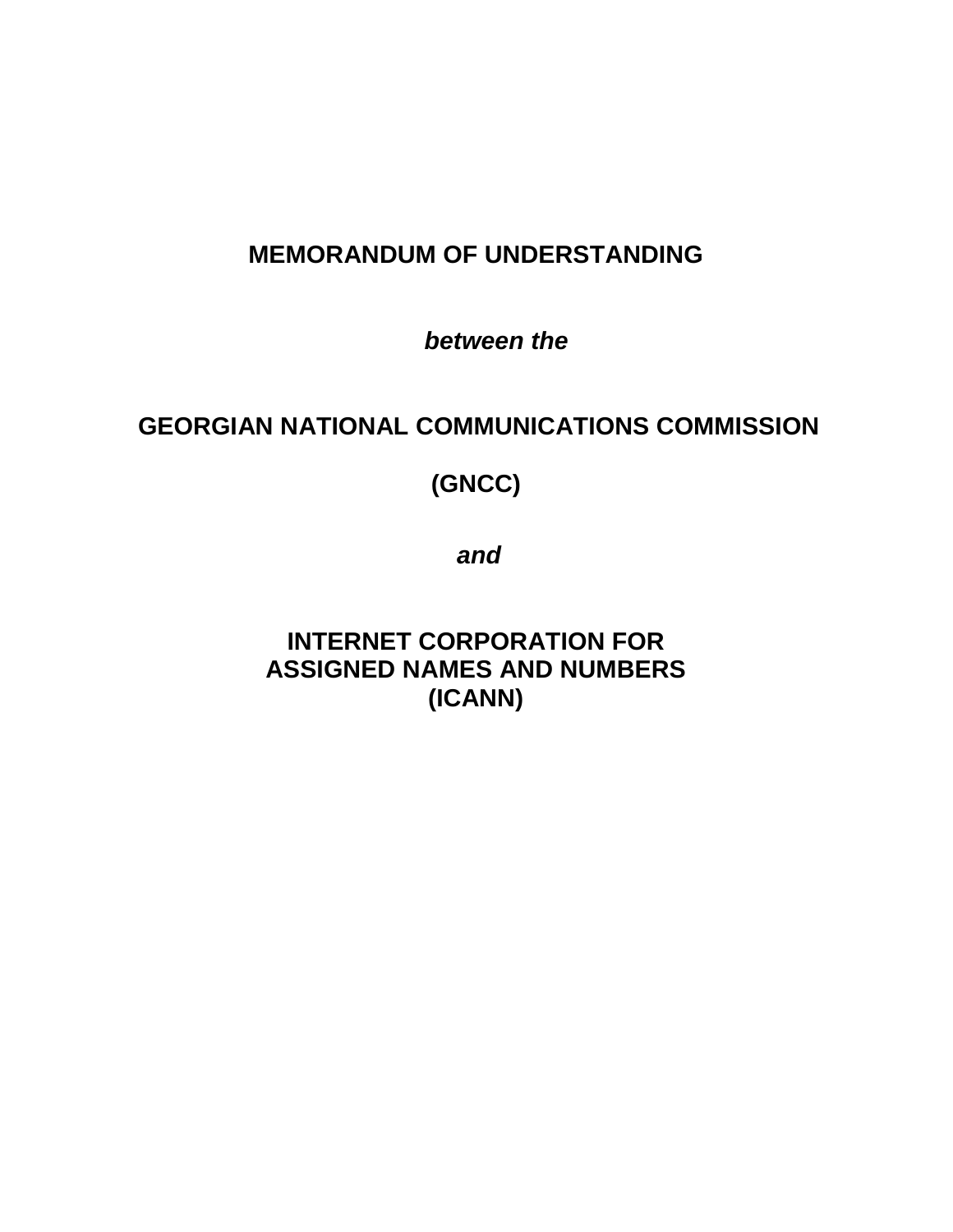## **MEMORANDUM OF UNDERSTANDING** *between the*

#### **GEORGIAN NATIONAL COMMUNICATIONS COMMISSION**

*and*

## **INTERNET CORPORATION FOR ASSIGNED NAMES AND NUMBERS**

This Memorandum of Understanding ("MoU") is entered into between the **Georgian National Communications Commission**, an independent State regulatory authority responsible for electronic communications and broadcasting sectors in Georgia, with its head office located at 50/18 Ketevan Tsamebuli Avenue, Tbilisi 0144, Georgia ("GNCC"); and the **Internet Corporation for Assigned Names and Numbers** is a public benefit, nonprofit corporation registered under the laws of the state of California, USA, having its registered and head office located at 12025 Waterfront Drive, Suite 300 Los Angeles, CA 90094-2536, USA ("ICANN");

Hereinafter, GNCC and ICANN are collectively referred to as the "Parties" and individually, the "Party".

#### **WHEREAS**

- 1. The GNCC actively cooperates with international organizations to achieve its goal of developing, managing and regulating high quality, diverse and innovative telecommunications services in Georgia.
- 2. The GNCC, based on the official letter of the Ministry of Foreign Affairs of Georgia of 12 August, 2009, Ref. No: 8/33-13 to the Governmental Advisory Committee (GAC) of ICANN, acts as the representative of the Government of Georgia in the ICANN GAC and within its competence supports the development of issues related to Internet Governance.
- 3. The GNCC is an initiator and the main supporter of the introduction of  $\mathcal{A}_{\Omega}$  IDN ccTLD in Georgia; played an important role in the development of .GE ccTLD administration and registration; is a member of .GE ccTLD Administration Advisory Body; is an initiator and supporter of GeoIGF, as well as a member of its Executive Committee; and supports efficient and safe use of internet, as well as online protection of minors.
- **4.** ICANN's mission is to coordinate, at the overall level, the global Internet system of unique identifiers, and in particular to ensure the stable and secure operation of the Internet unique identifiers, and that ICANN is acting to follow its mission, commitments and core values as set forth in Article 1.1 and 1.2 of the ICANN Bylaws.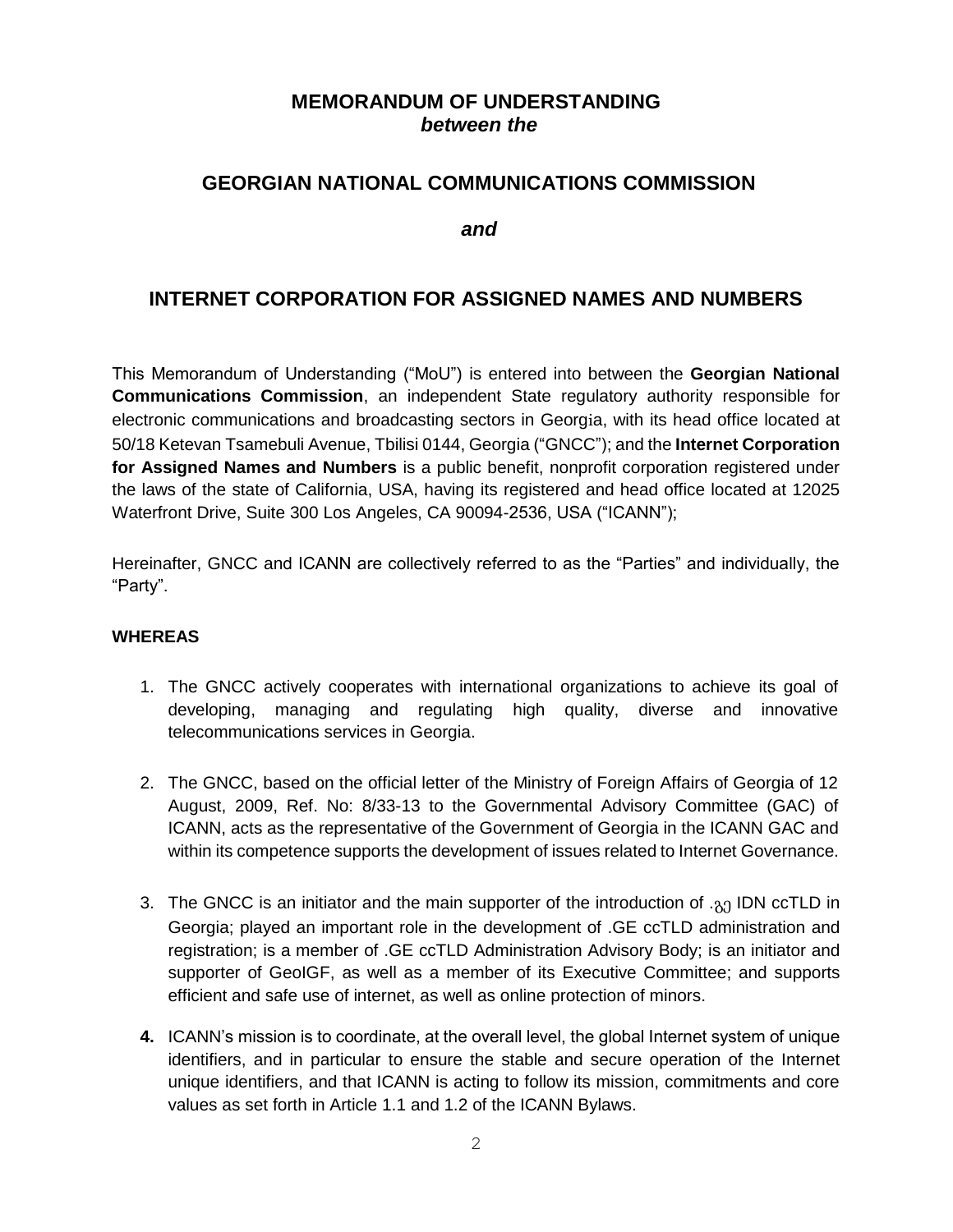- **5.** ICANN has five regional offices located in Los Angeles (headquarters), Brussels, Istanbul, Montevideo and Singapore. As a global multistakeholder organization, ICANN facilitates the security, stability and resiliency of the Internet's unique identifier systems through coordination and collaboration.
- **6.** ICANN, as a global multistakeholder organization, is committed to perform its role in an open, accountable and transparent manner, and inclusive of the diversity of stakeholders in the greater Internet ecosystem.
- **7.** The cooperation and collaboration between the Parties would further common objectives, promote two-way collaboration, strengthen active participation in ICANN's policy-making process, and strengthen the support for the multistakeholder participation and governance model of the Internet.

**NOW, THEREFORE** the Parties have agreed to enter into this Memorandum of Understanding (MoU), under the following terms:

# **Article (1)**

## **Objectives**

The objective of this MoU is to explore opportunities to establish a framework for non-exclusive partnership between the Parties, with the aim to ensure greater complementarity, in accordance with and as appropriately limited within their respective Bylaws and missions. The Parties shall, within their respective remits, continue their cooperative working relationship in the areas of developing the Domain Name Industry, supporting the use of Internationalized Domain Names, promoting the multistakeholder model of Internet Governance.

## **Article (2)**

## **Nature of Commitments**

This MoU is a non-binding statement of mutual intentions of the Parties. The execution of any specific activities or projects under this Memorandum of Understanding will require the signing of a separate and formal agreement between the Parties documenting the relevant activity or project and outlining each party's obligations thereto.

## **Article (3)**

## **Scope of Cooperation**

The Parties to this MoU will explore and identify the various areas in which, and the concrete activities for which, effective and practical cooperation may be possible as well as ways and means for carrying out joint cooperation efforts. Any exchange of information concerning projects or programs of the Parties shall be subject to the policies and procedures of the respective organizations.

Possible areas of cooperation between the Parties may include the following (but not limited to):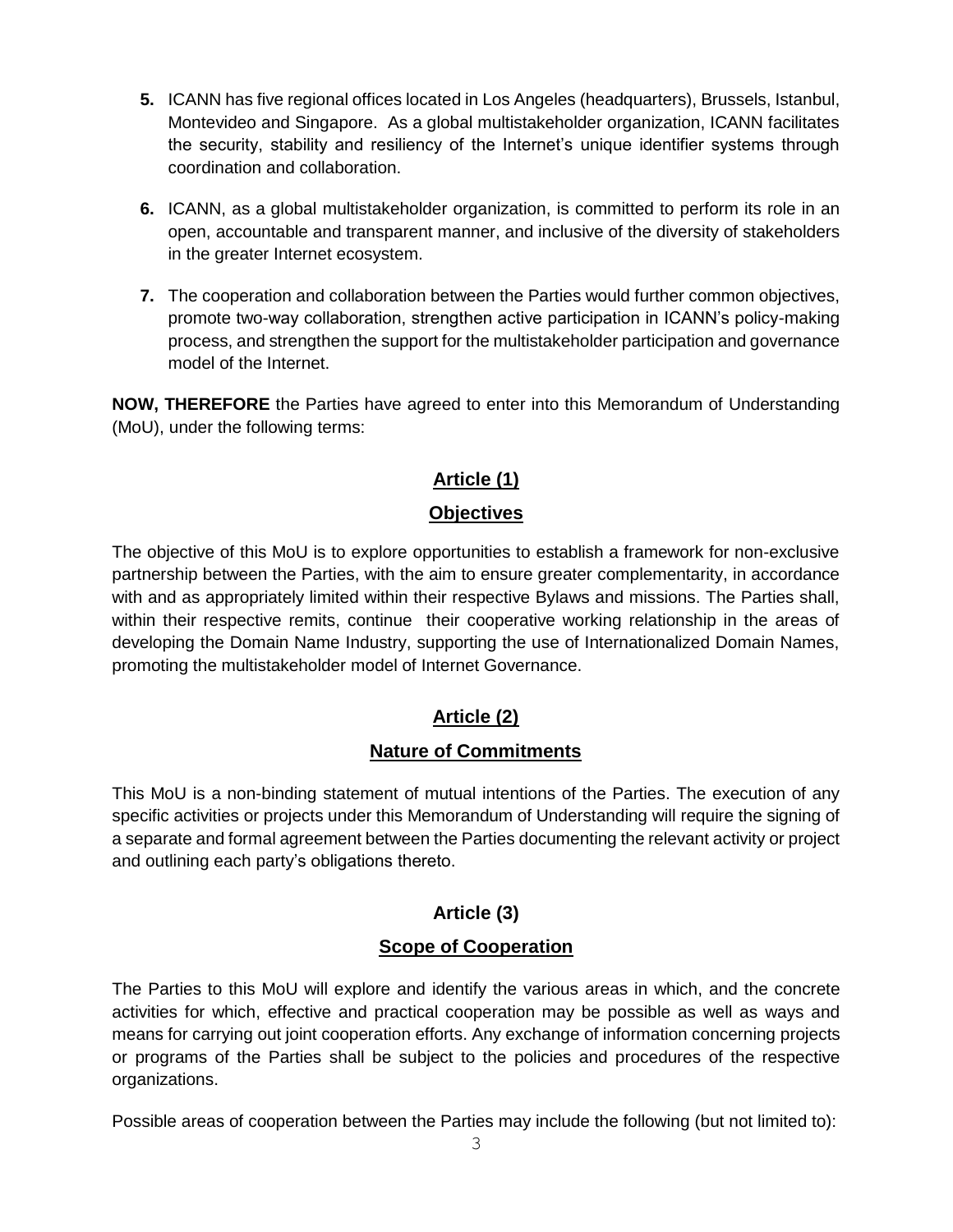- ➢ Support the development of the Domain Name System (DNS) ecosystem and promoting the use of internationalized domain names (IDNs) in Georgia by means of mutual cooperation, including bilateral projects, sharing of international practices, and other relevant activities;
- $\triangleright$  Raise awareness about ICANN's mission and coordinate to strengthen participation by Georgian stakeholders in the different constituencies of ICANN;
- ➢ Raise awareness and understanding of the importance of the security, stability and resiliency of the DNS among stakeholders in Georgia by means of bilateral projects, workshops and seminars;
- ➢ Sustain cooperation on ongoing awareness-raising and capacity-building initiatives and platform development, for example, workshops, bilateral projects and seminars related to Internet Governance, WHOIS, Universal Acceptance, and DNS Security, utilizing the research and educational materials developed by both Parties and utilizing the respective learning platforms of each Party; and
- $\triangleright$  Exchange information and material regularly on legislative and technical policies in relation to the Internet's DNS in existence or being developed in Georgia.

## **Article (4)**

#### **Financial Commitments**

The Parties agree to use their own funds or financial resources to perform their respective obligations under this MoU. This MoU shall not cause any financial obligations on any one of the Parties hereto as a result of enforcing any of its rights or executing any of its obligations hereunder.

## **Article (5)**

#### **Relationship between the Parties**

The Parties are independent and separate entities. Neither is a partner, agent or an employee of the other. Neither Party shall have authority to make any statements, representations or commitments of any kind, or to take any action that shall be binding on the other Party.

## **Article (6)**

#### **Confidentiality**

Under the provisions of this MoU, neither Party shall be entitled to receive any right, title, or interest in, or any license or right to use, any of the other Party's confidential information, copyright or trademark or other intellectual or industrial property rights, unless otherwise agreed to between the Parties in writing.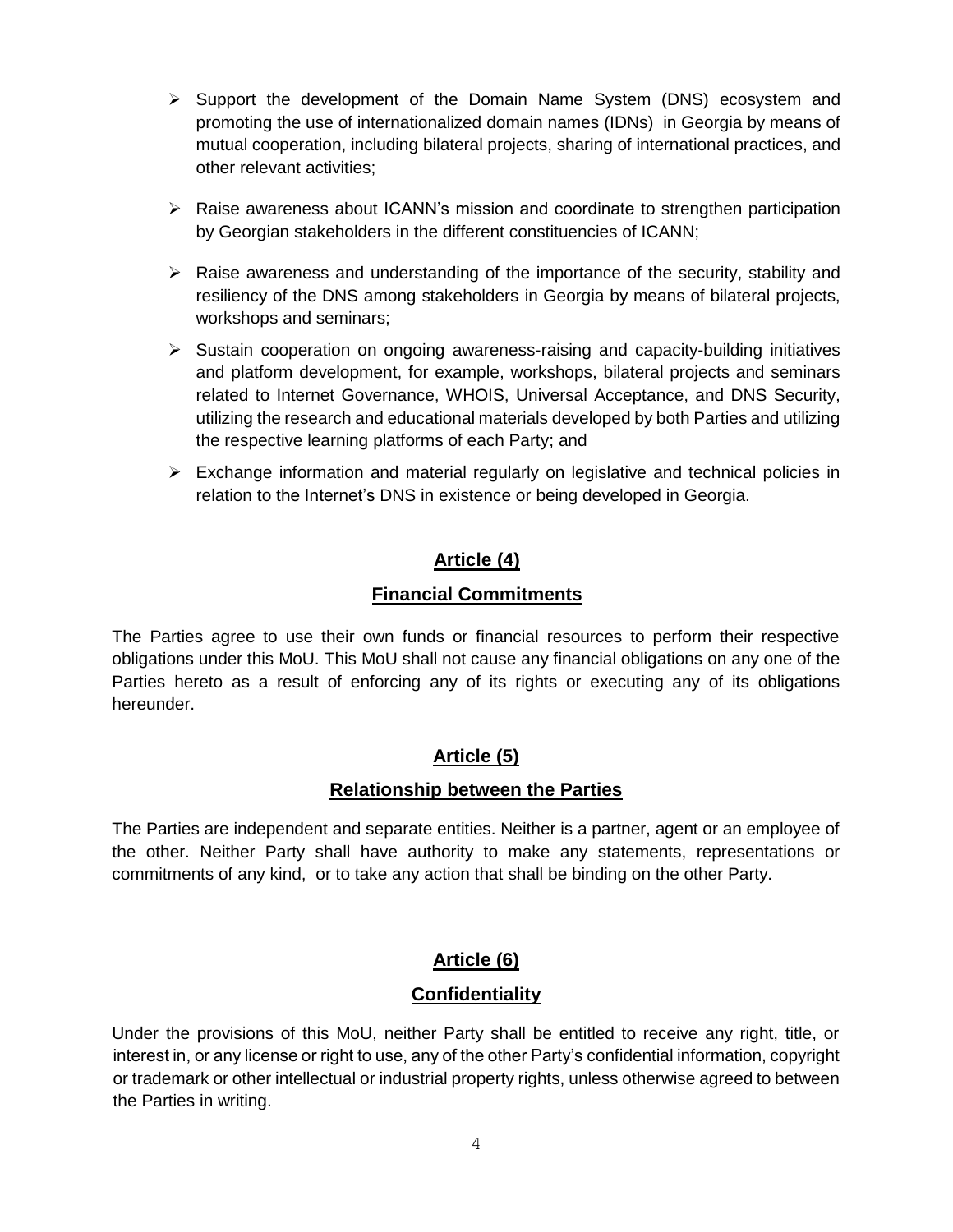## **Article (7)**

## **No Liability**

For the avoidance of doubt, no breach of an obligation contained in this MoU or performance or non-performance under this MoU shall give rise to any monetary liability by one Party to another.

## **Article (8)**

## **Channels of Communication and Notice**

For the purpose of facilitating the implementation of working arrangements to be established by the parties in the framework of this MoU, the contacts for communication in the first instance for the Parties will be:

#### **For ICANN**

Attn.: Mikhail Anisimov ICANN Global Stakeholder Manager, Eastern Europe and Central Asia with a required copy to Office of the General Counsel

12025 Waterfront Drive, Suite 300 Los Angeles, CA 90094 USA Tel.: +1 310 301 5800 E-mail address: mikhail.anisimov@icann.org

## **For GNCC**

Attn.: Mzia Gogilashvili Georgia Alternate (second) Representative/Advisor in ICANN/GAC, with a required copy to International Relations and Project Management Office

50/18 Ketevan Tsamebuli Avenue, Tbilisi 0144 Georgia Tel.: +995 2 311699 E-mail address: mgogilashvilil@comcom.ge

Either Party may, by notice in writing to the other Party (including e-mail), designate additional representatives, or substitute representatives for those designated in this Article. Any press release, public announcement or public statement of any kind by a Party regarding this MoU or the projects and/or efforts contemplated herein requires the prior consultation with a written consent of the other Party, which consent shall not be unreasonably withheld.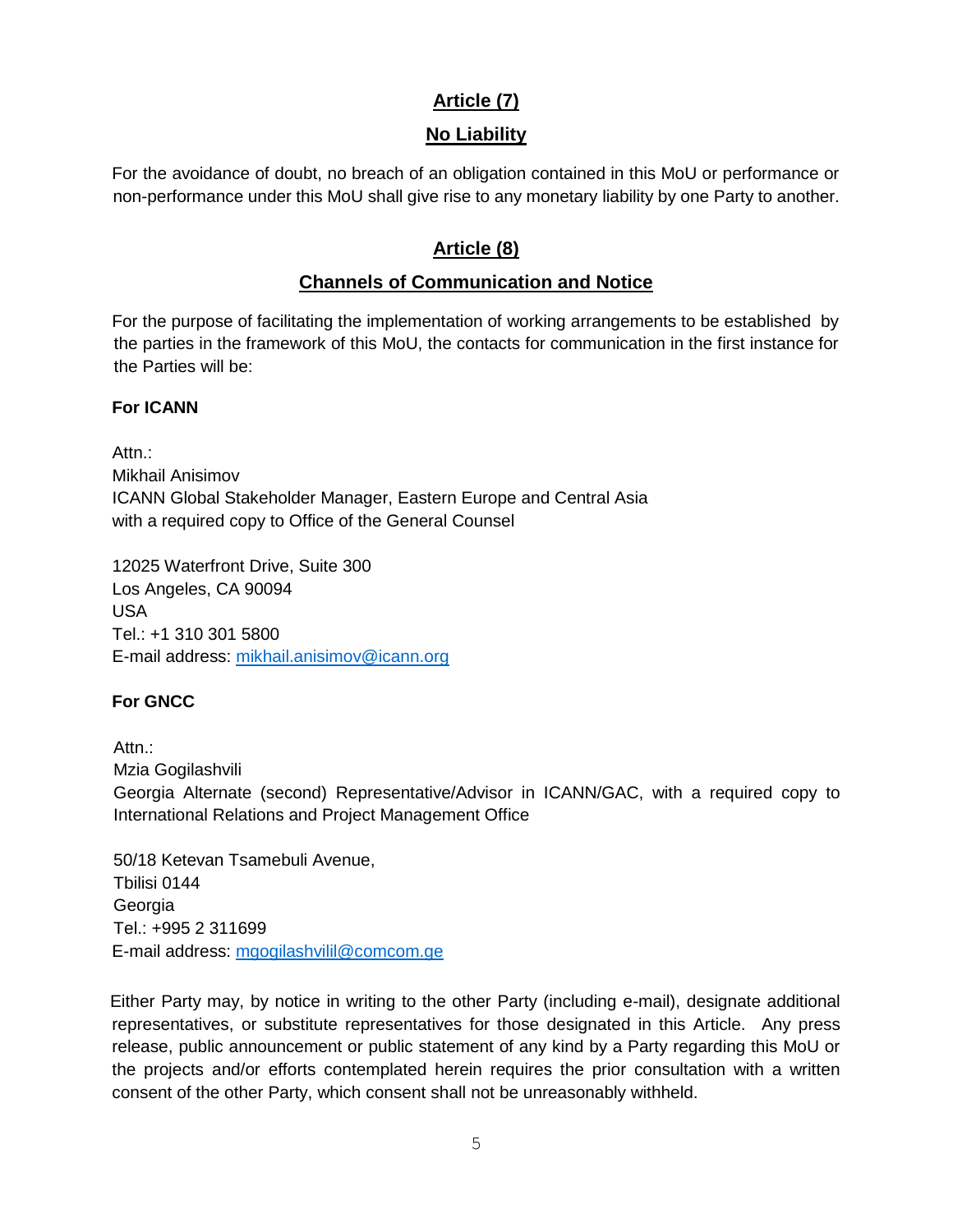#### **Article (9)**

#### **Dispute Resolution**

Any disputes or disagreements that may arise between the Parties regarding the interpretation and / or implementation of this MoU shall be resolved by mutual agreement between the Parties through negotiations and consultations.

#### **Article (10)**

#### **Amendments**

This MoU may be amended upon the written consent of both Parties. Any such changes shall be an integral part of this MoU and shall come into force on the date of their signing.

## **Article (11)**

#### **Entry Into Force, Duration and Termination**

This MoU shall come into force on the date of its signature by all Parties and remains in effect unless terminated by any Party with advanced written notice to the other Party. It shall terminate sixty (60) days after the date of such notice. Notwithstanding its termination, the provisions hereof shall survive to the extent necessary to permit an orderly settlement of accounts between the Parties and to bring ongoing activities to a proper close.

## **Article (12)**

#### **Privileges, Immunities and Facilities of the Parties**

Nothing in this MOU may be interpreted or construed as a waiver, expressed or implied, or a modification, of the privileges, immunities and facilities which the Parties enjoy by virtue of other international agreements and national laws applicable to each.

## **Article (13)**

## **Assignment or Transfer of Liabilities to Third Parties**

The responsibilities of the Parties under this MoU are not assignable or transferable, except as provided herein. Any attempt to transfer or assign such responsibilities, including by operation of law, shall be considered null and void unless there is a prior written approval by both Parties.